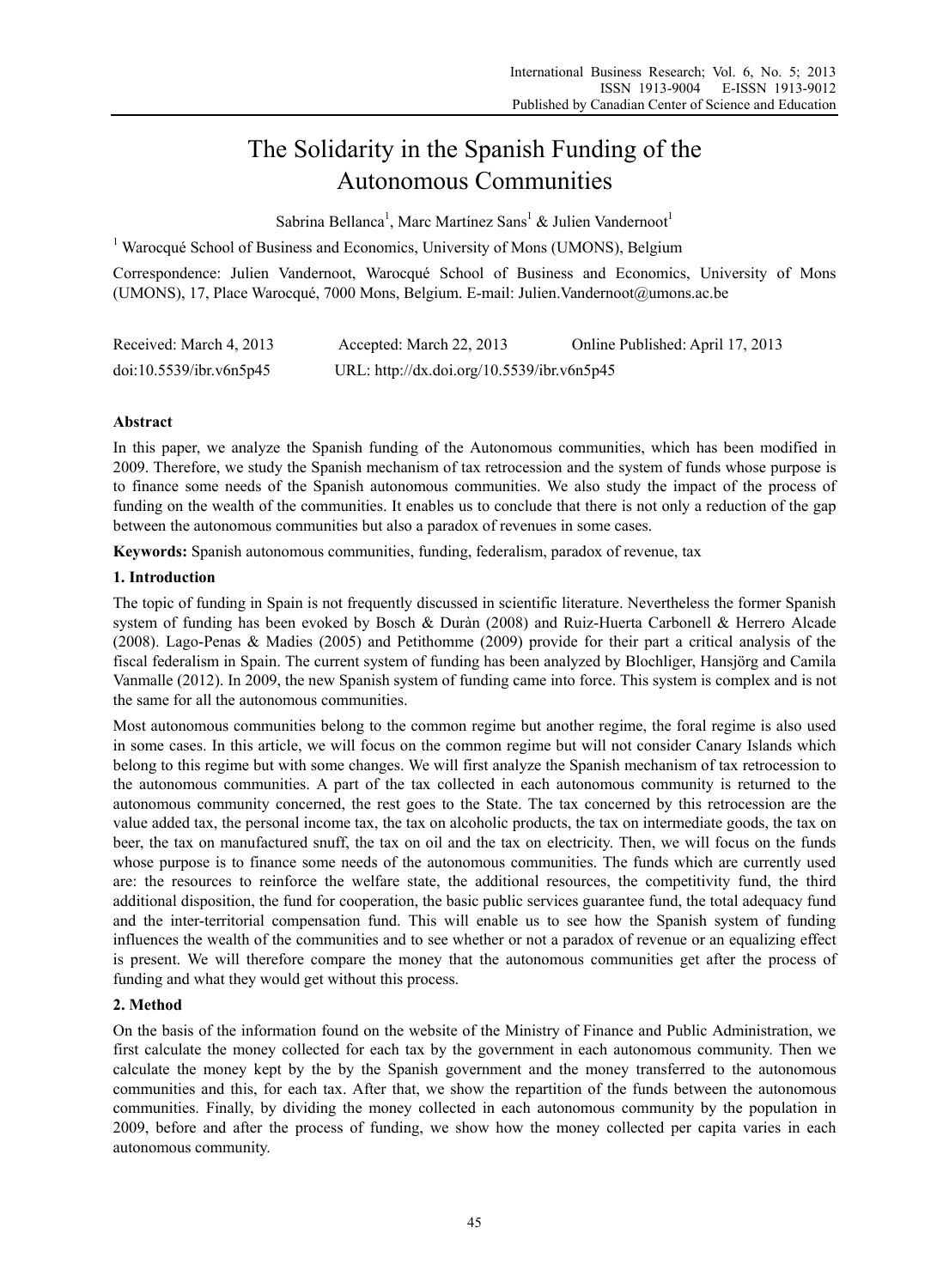# **3. Spanish Federal Model: Mechanisms of Tax Retrocession and Funding**

*3.1 Retrocession of Taxes* 

3.1.1 IVA (Value Added Tax)

50% of the revenue from this tax is transferred tothe Spanish autonomous communities. The tax reached 33.567 billion euros in 2009.

3.1.2 IRPF (Personal Income Tax)

A part of this tax is transferred to the Spanish autonomous communities. Each community has the right to modify its rate of taxation. In 2009, the IRPF reached 60.009 billion euros of which 34.530 billion euros where transferred to the Spanish communities.

3.1.3 Tax on Alcohol and Alcoholic Products

58% of the revenue from this tax is transferred to the Spanish communities. This revenue reached 762.389 million euros in 2009 of which442.186 million euros were transferred to the Spanish autonomous communities.

3.1.4 Tax on Intermediate Goods

The Spanish communities receive 58% of the revenue from this tax. In 2009, they received 10.093 million euros.

### 3.1.5 Tax on Beer

58% of the revenue from this tax is transferred to the Spanish communities. This revenue reached 259.811 million euros in 2009 of which 150.690 million euros were transferred to the Spanish communities.

3.1.6 Tax on Manufactured Snuff

The Spanish communities get 58% of the revenue from this tax. The transfer reached 4.136 billion euros in 2009.

3.1.7 Tax on Oil

58% of the revenue from this tax is transferred to the Spanish communities. This revenue reached 9.851 billion euros in 2009 of which 5.714 billion euros were transferred to the Spanish communities.

### 3.1.8 Tax on Electricity

The Spanish communities receive the whole revenue from this tax. In 2009, they received1.219 billion euros.

The repartition of these taxes is shown in tables 1, 2 and 3.

| Autonomous community     | <b>IVA</b>  | <b>IRPF</b> | Tax on Alcohol<br>and Alcoholic<br>Products | Tax on<br>Intermediate<br>Goods | Tax on<br>Beer | Tax on<br>Manufacture<br>d Snuff | Tax on Oil | Tax on<br>Electricity | <b>TOTAL</b> |
|--------------------------|-------------|-------------|---------------------------------------------|---------------------------------|----------------|----------------------------------|------------|-----------------------|--------------|
| Catalonia                | 6496357.76  | 13619375.46 | 156264.08                                   | 3492.72                         | 48704.28       | 1446076.42                       | 1730979.71 | 249499.64             | 23750750.07  |
| Galicia                  | 2079001.62  | 3180670.88  | 44858.78                                    | 1260.34                         | 13828.44       | 394520.08                        | 724492.96  | 103370.64             | 6542003.74   |
| Andalusia                | 5854761.16  | 7761147.48  | 132444.35                                   | 2985.65                         | 51312.37       | 1390673.35                       | 1739595.74 | 190542.38             | 17123462.48  |
| Principality of Asturias | 868313.68   | 1618748.33  | 22777.01                                    | 564.67                          | 6984.19        | 176630.47                        | 242325.33  | 53742.05              | 2990085.73   |
| Cantabria                | 498274.48   | 854554.50   | 15422.72                                    | 353.79                          | 4731.23        | 100730.10                        | 156522.61  | 21959.17              | 1652548.60   |
| La Rioja                 | 255642.46   | 450483.71   | 6271.28                                     | 125.07                          | 2206.74        | 48312.64                         | 81801.42   | 8986.41               | 853829.73    |
| Region of Murcia         | 1004971.48  | 1419962.43  | 21995.71                                    | 457.28                          | 7845.92        | 257432.83                        | 397925.27  | 41879.16              | 3152470.08   |
| Valencian Community      | 3877578.54  | 5797676.66  | 92092.40                                    | 2003.07                         | 31465.10       | 943672.48                        | 1093278.92 | 141857.02             | 11979624.19  |
| Aragon                   | 1110800.70  | 2124501.21  | 29330.68                                    | 622.30                          | 8566.06        | 230097.40                        | 413115.06  | 52124.06              | 3969157.47   |
| Castile-La Mancha        | 1407957.34  | 2066389.72  | 24772.72                                    | 564.59                          | 10383.76       | 342584.04                        | 650702.91  | 64802.94              | 4568158.02   |
| Extremadura              | 693786.00   | 907400.03   | 15963.89                                    | 319.05                          | 5160.52        | 193303.97                        | 300524.84  | 24288.76              | 2140747.06   |
| <b>Balearic Islands</b>  | 1444567.80  | 1463690.76  | 27765.94                                    | 590.55                          | 9637.28        | 284753.64                        | 287083.35  | 29678.69              | 3547768.01   |
| Madrid                   | 5985427.32  | 15517577.74 | 121334.58                                   | 2831.33                         | 43384.76       | 924092.45                        | 1096901.73 | 162208.95             | 23853758.86  |
| Castile and Leon         | 1989190.06  | 3226391.71  | 51094.81                                    | 1230.66                         | 15600.05       | 398126.73                        | 936033.81  | 73954.74              | 6691622.57   |
| <b>TOTAL</b>             | 33566630.40 | 60008570.62 | 762388.95                                   | 17401.07                        | 259810.70      | 7131006.60                       | 9851283.66 | 1218894.61            | 112815986.61 |

Table 1. Money collected by the Spanish government in each autonomous community (thousands  $\epsilon$ , 2009)

Source: Spanish Ministry of Finance and Public Administration and own elaboration.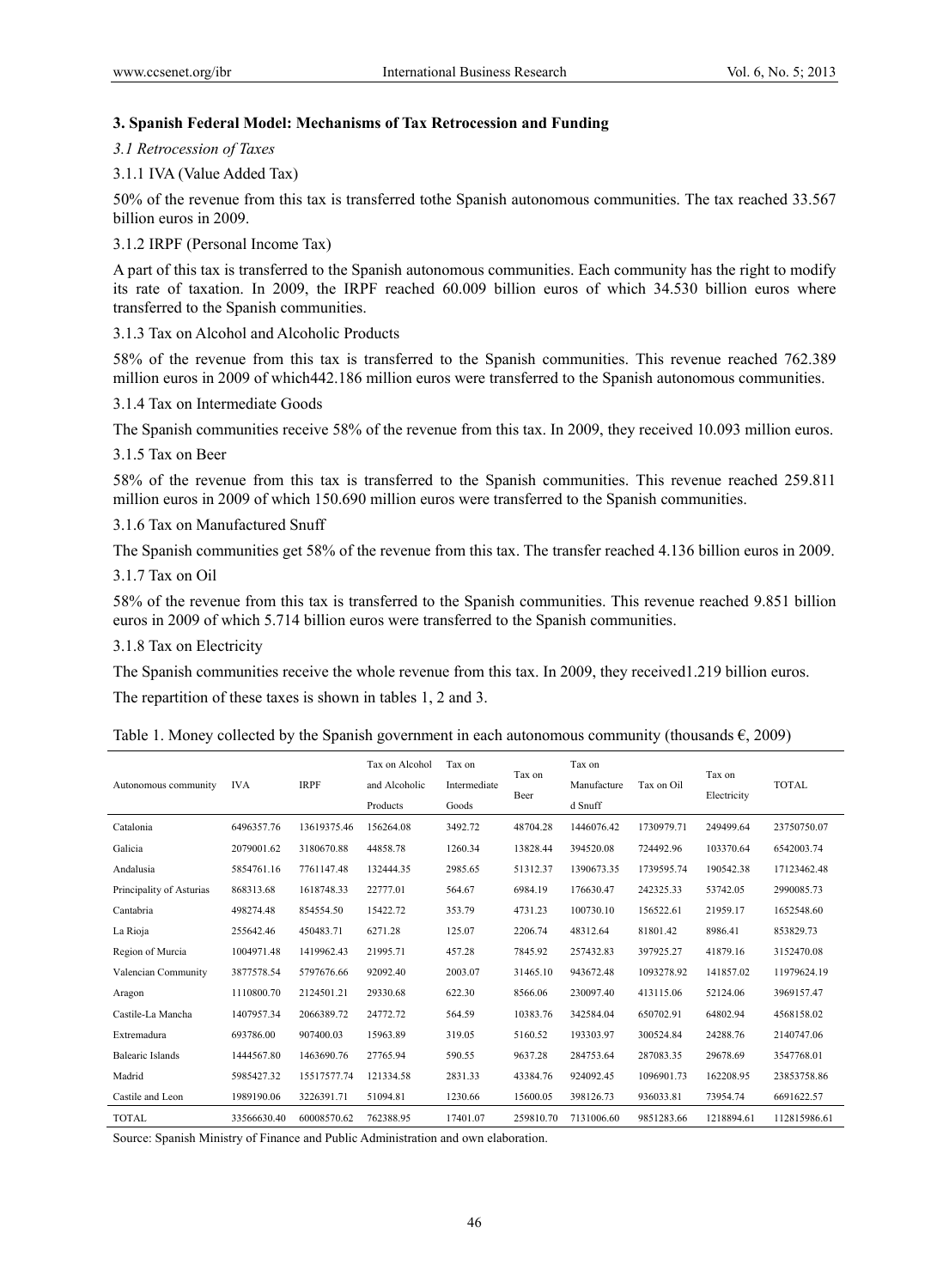| Autonomous community     | <b>IVA</b>  | <b>IRPF</b> | Tax on Alcohol<br>and Alcoholic<br>Products | Tax on<br>Intermediate<br>Goods | Tax on<br>Beer | Tax on<br>Manufacture<br>d Snuff | Tax on Oil | Tax on<br>Electricity | <b>TOTAL</b> |
|--------------------------|-------------|-------------|---------------------------------------------|---------------------------------|----------------|----------------------------------|------------|-----------------------|--------------|
| Catalonia                | 3248178.88  | 7869111.17  | 90633.16                                    | 2025.78                         | 28248.48       | 838724.33                        | 1003968.23 | 249499.64             | 13330389.67  |
| Galicia                  | 1039500.81  | 1888093.18  | 26018.09                                    | 731.00                          | 8020.49        | 228821.65                        | 420205.92  | 103370.64             | 3714761.78   |
| Andalusia                | 2927380.58  | 4555928.21  | 76817.73                                    | 1731.67                         | 29761.18       | 806590.54                        | 1008965.53 | 190542.38             | 9597717.82   |
| Principality of Asturias | 434156.84   | 936058.51   | 13210.67                                    | 327.51                          | 4050.83        | 102445.67                        | 140548.69  | 53742.05              | 1684540.77   |
| Cantabria                | 249137.24   | 497663.85   | 8945.18                                     | 205.20                          | 2744.11        | 58423.46                         | 90783.12   | 21959.17              | 929861.33    |
| La Rioja                 | 127821.23   | 259242.25   | 3637.34                                     | 72.54                           | 1279.91        | 28021.33                         | 47444.82   | 8986.41               | 476505.83    |
| Region of Murcia         | 502485.74   | 830130.25   | 12757.51                                    | 265.22                          | 4550.63        | 149311.04                        | 230796.66  | 41879.16              | 1772176.21   |
| Valencian Community      | 1938789.27  | 3338990.17  | 53413.59                                    | 1161.78                         | 18249.76       | 547330.04                        | 634101.77  | 141857.02             | 6673893.40   |
| Aragon                   | 555400.35   | 1224562.00  | 17011.79                                    | 360.93                          | 4968.32        | 133456.49                        | 239606.74  | 52124.06              | 2227490.68   |
| Castile-La Mancha        | 703978.67   | 1222688.33  | 14368.18                                    | 327.46                          | 6022.58        | 198698.74                        | 377407.69  | 64802.94              | 2588294.59   |
| Extremadura              | 346893.00   | 537351.24   | 9259.05                                     | 185.05                          | 2993.10        | 112116.30                        | 174304.41  | 24288.76              | 1207390.91   |
| <b>Balearic Islands</b>  | 722283.90   | 855241.37   | 16104.24                                    | 342.52                          | 5589.62        | 165157.11                        | 166508.34  | 29678.69              | 1960905.79   |
| Madrid                   | 2992713.66  | 8617667.94  | 70374.06                                    | 1642.17                         | 25163.16       | 535973.62                        | 636203.00  | 162208.95             | 13041946.56  |
| Castile and Leon         | 994595.03   | 1896908.16  | 29634.99                                    | 713.78                          | 9048.03        | 230913.51                        | 542899.61  | 73954.74              | 3778667.85   |
| <b>TOTAL</b>             | 16783315.20 | 34529636.63 | 442185.58                                   | 10092.61                        | 150690.20      | 4135983.83                       | 5713744.53 | 1218894.61            | 62984543.19  |

# Table 2. Money transferred by the Spanish government to the autonomous communities (thousands  $\epsilon$ , 2009)

Source: Spanish Ministry of Finance and Public Administration and own elaboration.

# Table 3. Money kept by the Spanish government (thousands  $\epsilon$ , 2009)

| Autonomous community     | <b>IVA</b>  | <b>IRPF</b> | Tax on Alcohol<br>and Alcoholic<br>Products | Tax on<br>Intermediate<br>Goods | Tax on<br>Beer | Tax on<br>Manufactured<br>Snuff | Tax on Oil | Tax on<br>Electricity | <b>TOTAL</b> |
|--------------------------|-------------|-------------|---------------------------------------------|---------------------------------|----------------|---------------------------------|------------|-----------------------|--------------|
| Catalonia                | 3248178.88  | 5750264.29  | 65630.91                                    | 1466.94                         | 20455.80       | 607352.10                       | 727011.48  | 0.00                  | 10420360.40  |
| Galicia                  | 1039500.81  | 1292577.70  | 18840.69                                    | 529.34                          | 5807.94        | 165698.44                       | 304287.04  | 0.00                  | 2827241.96   |
| Andalusia                | 2927380.58  | 3205219.27  | 55626.63                                    | 1253.97                         | 21551.20       | 584082.81                       | 730630.21  | 0.00                  | 7525744.67   |
| Principality of Asturias | 434156.84   | 682689.82   | 9566.35                                     | 237.16                          | 2933.36        | 74184.80                        | 101776.64  | 0.00                  | 1305544.97   |
| Cantabria                | 249137.24   | 356890.65   | 6477.54                                     | 148.59                          | 1987.12        | 42306.64                        | 65739.50   | 0.00                  | 722687.28    |
| La Rioja                 | 127821.23   | 191241.46   | 2633.94                                     | 52.53                           | 926.83         | 20291.31                        | 34356.59   | 0.00                  | 377323.89    |
| Region of Murcia         | 502485.74   | 589832.18   | 9238.20                                     | 192.06                          | 3295.29        | 108121.79                       | 167128.61  | 0.00                  | 1380293.87   |
| Valencian Community      | 1938789.27  | 2458686.49  | 38678.81                                    | 841.29                          | 13215.34       | 396342.44                       | 459177.15  | 0.00                  | 5305730.79   |
| Aragon                   | 555400.35   | 899939.21   | 12318.88                                    | 261.36                          | 3597.75        | 96640.91                        | 173508.33  | 0.00                  | 1741666.79   |
| Castile-La Mancha        | 703978.67   | 843701.39   | 10404.54                                    | 237.13                          | 4361.18        | 143885.30                       | 273295.22  | 0.00                  | 1979863.43   |
| Extremadura              | 346893.00   | 370048.79   | 6704.83                                     | 134.00                          | 2167.42        | 81187.67                        | 126220.43  | 0.00                  | 933356.14    |
| <b>Balearic Islands</b>  | 722283.90   | 608449.39   | 11661.69                                    | 248.03                          | 4047.66        | 119596.53                       | 120575.01  | 0.00                  | 1586862.21   |
| Madrid                   | 2992713.66  | 6899909.80  | 50960.52                                    | 1189.16                         | 18221.60       | 388118.83                       | 460698.73  | 0.00                  | 10811812.30  |
| Castile and Leon         | 994595.03   | 1329483.55  | 21459.82                                    | 516.88                          | 6552.02        | 167213.23                       | 393134.20  | 0.00                  | 2912954.73   |
| <b>TOTAL</b>             | 16783315.20 | 25478933.99 | 320203.35                                   | 7308.44                         | 109120.51      | 2995022.80                      | 4137539.14 | 0.00                  | 49831443.43  |

Source: Spanish Ministry of Finance and Public Administration and own elaboration.

#### *3.2 Funds*

### 3.2.1 Resources to Reinforce the Welfare State

A total amount of 4.598 billion euros will be distributed among the communities. 75% of this amount will be given to the Spanish communities which belong to the common regime of financing according to the relative weight of the variation of their adjusted population between 1999 and 2009.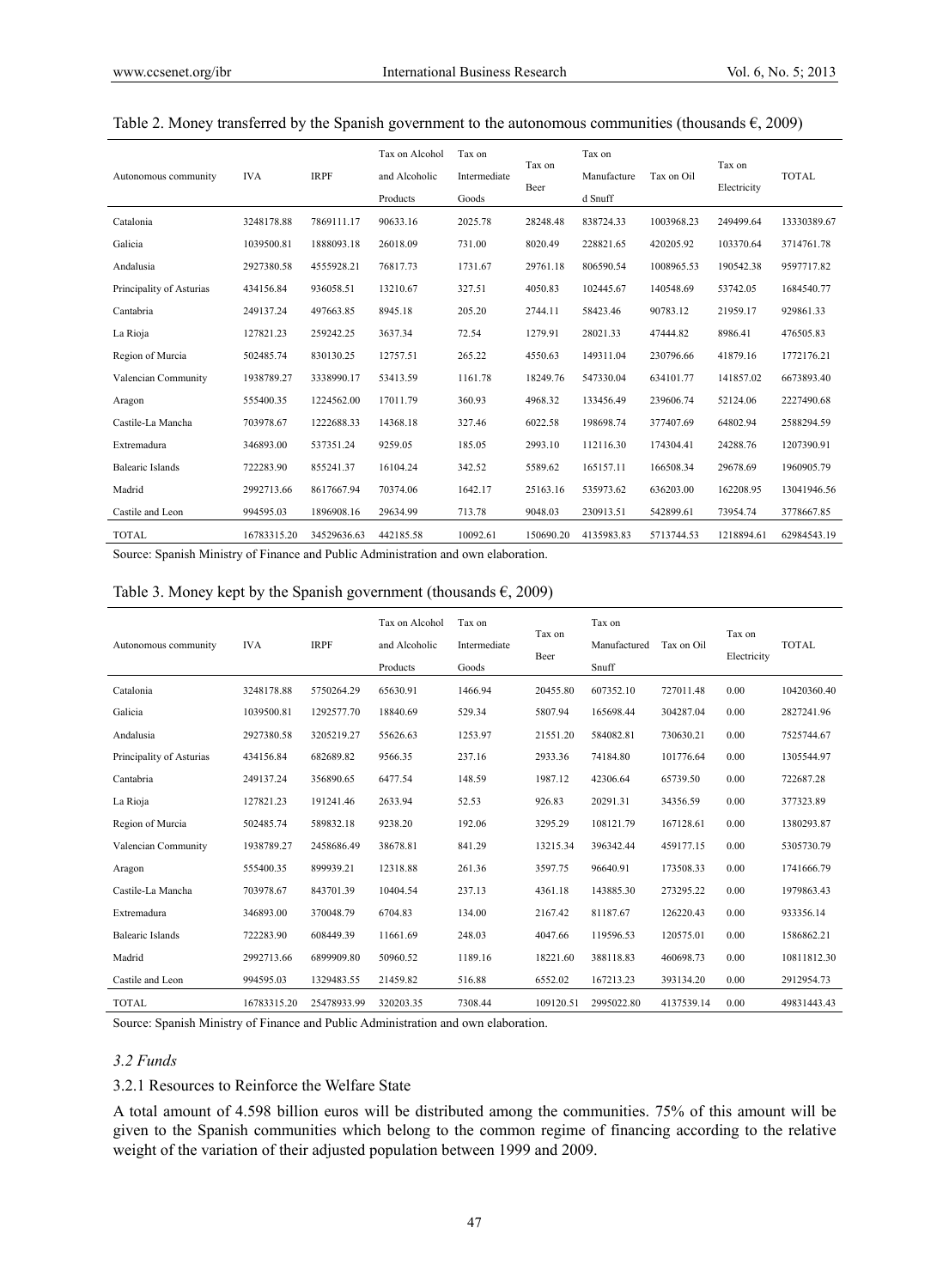Table 4. Variables and weighting of the variables to calculate the adjusted population or unit of need

| <b>VARIABLES</b>                                                   | <b>WEIGHTING</b> |
|--------------------------------------------------------------------|------------------|
| Population                                                         | 30%              |
| Surface                                                            | 1.8%             |
| Spread                                                             | $0.6\%$          |
| Insularity                                                         | $0.6\%$          |
| Protected population distributed<br>equivalent in seven age-groups | 38%              |
| Population over 65                                                 | 8.5%             |
| Population between 0 to 16                                         | 20.5%            |

Source: Spanish Ministry of Finance and Public Administration.

The balance will be divided into three parts:

50% will be devoted to the communities according to the relative weight of their adjusted population in 2009.

40% will be distributed to the communities according to the relative weight of their potential dependent population in 2009.

10% will be given to the communities according to the relative weight of dependent people entitled to benefits in 2009.

The repartition of this fund is showed in table 5.

3.2.2 Additional Resources

This fund is divided into three parts.

50 million euros are distributed to communities whose population is more spread than the average. This amount will be distributed according to the number of singular entities of population of the community with respect to the number of singular entities of population of all the communitieswhich meet this condition. The spread will be measured by inhabitants per singular entity of population.

50 million euros are distributed to communities with a lower population density than the average. This amount will be distributed according to the relative weight of adjusted population of each community with a lower population density than the average with respect to the total population of communities with a lower population density than the average. The population density will be measured by inhabitant per square kilometre, referring to the values of 2009.

236.9 million euros are distributed to the communities as funding of the Linguistic Standardization Policy.

The repartition of this fund is showed in table 5.

3.2.3 Autonomic Convergence Funds

There are two autonomic convergence funds whose goal is to reduce the difference in the resources per inhabitant of the Spanish communities: the competitivity fund and the third additional disposition.

The competitivity fund is created with additional resources from the State (in 2009, 2.573 billion euros) to reinforce equity and efficiency in financing the needs of people and reduce the differences in financing per capita between the communities. At the same time it encourages autonomy and fiscal capacity. The amount of this fund is distributed between the Spanish communities whose funding per capita is below the average or below their fiscal capacity, depending on their relative adjusted population.

The repartition of additional resources is showed in table 5.

The Third additional disposition is a compensation for a community which combining a negative total adequacy fund (cf. infra) with a negative basic public services guarantee fund (cf. infra), do not reach the average level of funding for adjusted population after the implementation of the competitivity fund. In 2009, it is only the case for Balearic Islands.

The repartition of these funds is showed in table 5.

3.2.4 Fund for Cooperation

The purpose of this fund is to harmonize the development of communities by stimulating the growth of wealth and convergence of the communities in terms of rent. 1.13 billion euros will be distributed in 2009.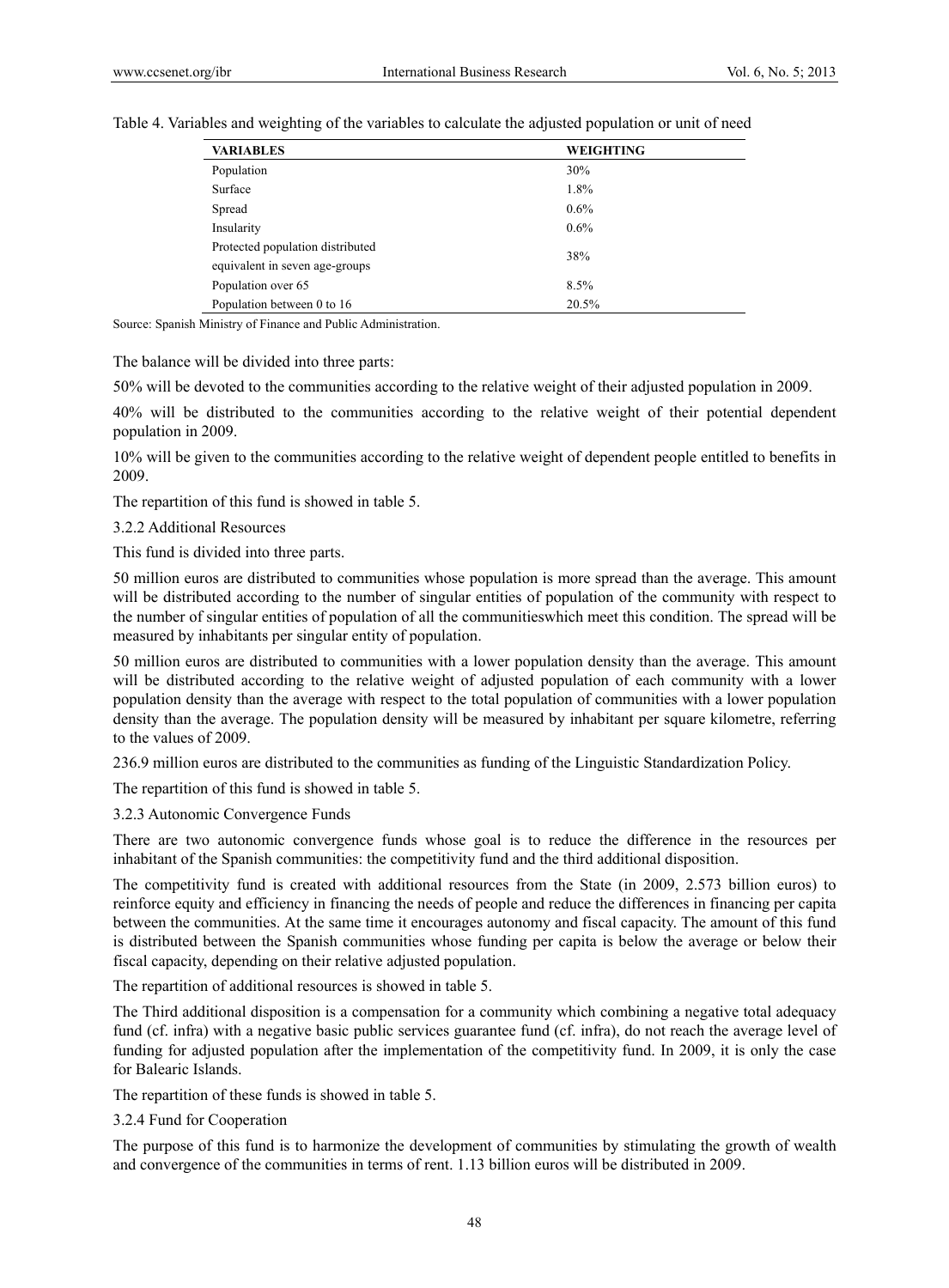To get money from this fund, Spanish communities must satisfy at least one of the following conditions:

- The gross domestic product per capita of the community is lower than 90% of the average from the communities which belong to common regime. The GDP per capita will be measured by the average from the last three years.

- The population density of the community is lower than 50% of the average population density from the communities of common regime.

- The growth of the population of the community is lower than 90% of the average of the communities from common regime and it has a population density per square kilometre lower than 125% of the average population density of communities from common regime. The increase in the population will be measured in the last three years and the population density from the last year.

The money from the fund for cooperation is divided into two parts:

Two thirds of the fund for cooperation will be distributed between all the communities which meet at least one condition, according to their population with respect to the total population of the communities that receive money from the fund and to the distance between their GDP per capita and the average, with this formulation:

$$
PFC_i = P_i / P_t * (1 + ((C_m - C_i) / C_m))
$$

Where:

Pi: is the population in the community concerned.

 $P_t$ : is the total population in all the communities that benefit from the fund.

 $C<sub>m</sub>$ : is the average GDP per capita in all the communities that benefit from the fund.

Ci: is the average GDP per capita in each community.

One third of the money in the fund for cooperation will be distributed between the communities that have an increase in the population lower than 50% of the average of communities from common regime. It will be distributed according to the population in each community with respect to the population of all the communities that meet this condition.

The repartition of this fund is showed in table 5.

3.2.5 Basic Public Services Guarantee Fund

The aim of this fund is to ensure that the Spanish communities receive enough money to provide their citizens with basic public services. The fund is financed by the communities which have to contribute to the fund with 75% of their tax capacity and by the State which gave 3.3 billion euros to the fund in 2009. The tax capacity of the communities is the amount of money they receive when they levy some taxes. They are too numerous to be mentioned here.

Each community then gets money from the fund according to its adjusted population. We are now able to measure the net transfer from the fund to each Spanish community, which can be positive or negative, as shown in table 5.

### 3.2.6 Total Adequacy Fund

The total adequacy fund provides each Spanish community with the difference between its global funding requirements and the sum of its tax capacity plus the money from the basic public services guarantee fund. The repartition of this fund is showed in table 5.

# 3.2.7 Inter-Territorial Compensation Fund

This fund is distributed among the Spanish communities which were considered as receivers by the convergence objective of the European Union (those whose incomes per capita is less than 75% of the European Union average. The most important distribution criterion of this fund is the population of the communities which benefit from it but other criteria such as surface and unemployment are also taken into account.

In 2009, the fund distributed 1.23 billion euros among the beneficiaries. The repartition of this fund is showed in table 5.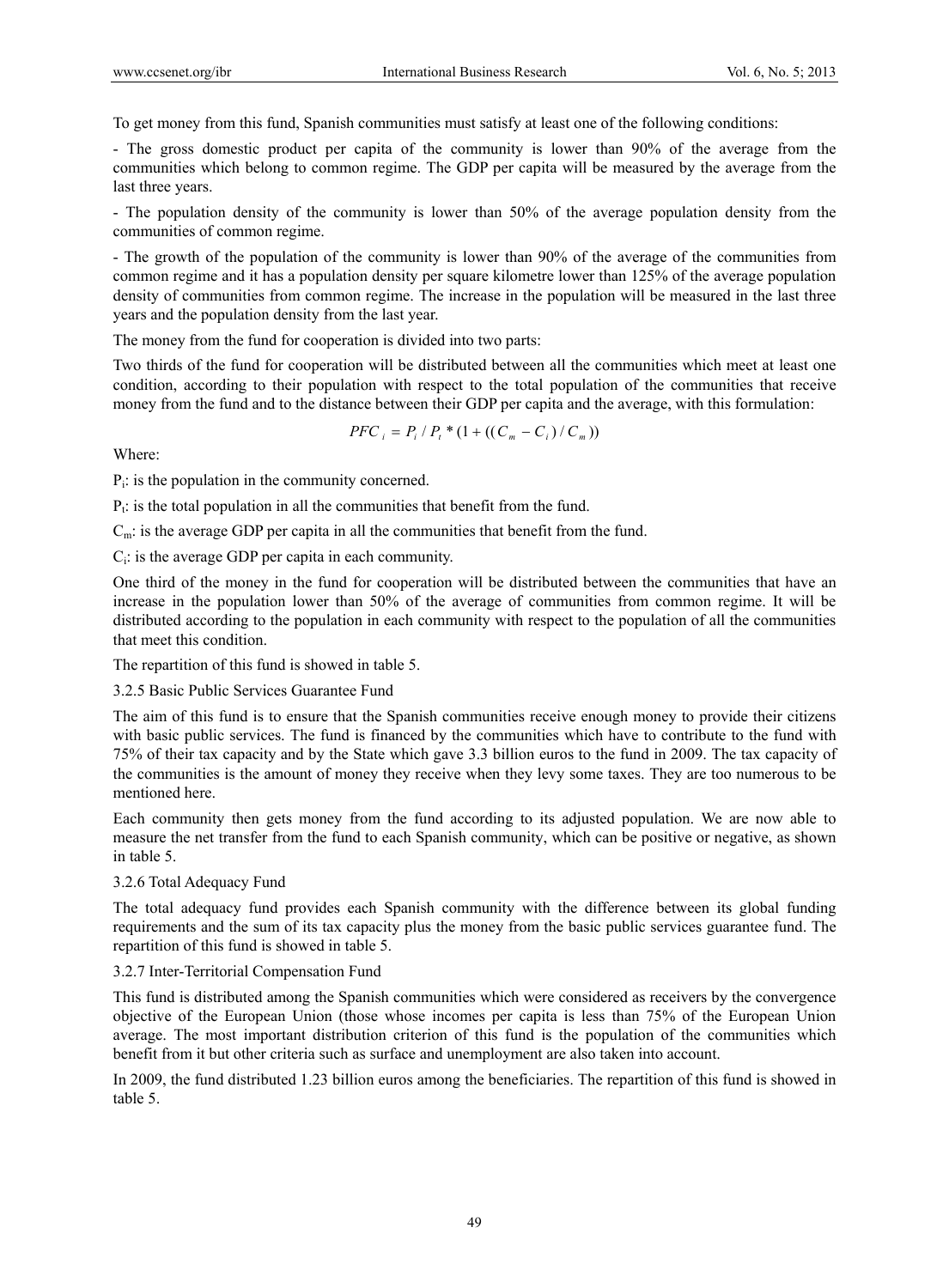| Autonomous              | Resources to         | Additional    | Competitivity | Third       | Fund for     | <b>Basic Public</b> | Total        | Inter-Territorial | <b>TOTAL</b>       |
|-------------------------|----------------------|---------------|---------------|-------------|--------------|---------------------|--------------|-------------------|--------------------|
| community               | reinforce the        | resources     | Fund          | Additional  | Cooperation  | Services            | Adequacy     | Compensation      |                    |
|                         | <b>Welfare State</b> |               |               | Disposition |              | Guarantee Fund      | Fund         | Fund              |                    |
| Catalonia               | 951 399.58           | 97 957.56     | 936 740.46    | 0.00        | 0.00         | $-1455227.31$       | 2 046 685.05 | 0.00              | 2 577 555.34       |
| Galicia                 | 163 004.20           | 80 050.22     | 0.00          | 0.00        | 242 788.07   | 880 601.61          | 749 460.57   | 197 220.95        | 2 3 1 3 1 2 5 .6 2 |
| Andalusia               | 778 962.05           | 0.00          | 0.00          | 0.00        | 308 562.00   | 2 659 014.15        | 1 379 160.01 | 478 131.18        | 5 603 829.39       |
| Principality of         | 46 396.98            | 7864.75       | 0.00          | 0.00        | 90 926.32    | 88 428.98           | 265 408.38   | 56 006.11         | 555 031.52         |
| Asturias                |                      |               |               |             |              |                     |              |                   |                    |
| Cantabria               | 54 157.82            | 1 0 5 2 . 3 3 | 0.00          | 0.00        | 16 195.79    | $-55714.21$         | 344 642.37   | 10 769.38         | 371 103.48         |
| La Rioja                | 42 875.18            | 2 0 7 3 . 6 9 | 0.00          | 000         |              | 21 555.66           | 150 089.10   | 0.00              | 216 593.63         |
| Region of               | 211 455.96           | 0.00          | 100 604.61    | 0.00        | 50 372.28    | 365 363.65          | 92 736.77    | 61 817.31         | 882 350.58         |
| Murcia                  |                      |               |               |             |              |                     |              |                   |                    |
| Valencian               | 717 237.29           | 61 642.56     | 634 026.61    | 0.00        | 000          | 739 427.70          | 19 489.20    | 134 044.13        | 2 305 867.49       |
| Community               |                      |               |               |             |              |                     |              |                   |                    |
| Aragon                  | 136 777.65           | 9 006.07      | 0.00          | 0.00        | 32 645.72    | $-37110.51$         | 358 448.35   | 0.00              | 499 767.28         |
| Castile-La              | 245 155.03           | 13 986.25     | 0.00          | 0.00        | 76 320.53    | 724 008.93          | 339 521.73   | 113 958.17        | 1 512 950.64       |
| Mancha                  |                      |               |               |             |              |                     |              |                   |                    |
| Extremadura             | 48 591.86            | 7436.00       | 0.00          | 0.00        | 102 503.83   | 556 138.29          | 391 376.39   | 95 911.47         | 1 201 957.84       |
| <b>Balearic Islands</b> | 173 418.91           | 31 297.08     | 138 799.64    | 188 363.42  | 0.00         | $-230154.58$        | $-188363.42$ | 0.00              | 113 361.05         |
| Madrid                  | 878 796.65           | 0.00          | 762 328.68    | 0.00        | 0.00         | -3 180 398.76       | 749 960.70   | 0.00              | -789 312.73        |
| Castile and Leon        | 149 540.45           | 24 487.12     | 0.00          | 0.00        | 210 485.55   | 486 978.91          | 635 717.75   | 83 902.54         | 1 591 112.32       |
| <b>TOTAL</b>            | 4 597 769.61         | 336 853.63    | 2 572 500.00  | 188 363.42  | 1 130 800.09 | 1 562 912.51        | 7334332.95   | 1 231 761.24      | 18 955 293.45      |

|  | Table 5. Repartition of funds among the Spanish autonomous communities in 2009 (thousands $\epsilon$ ) |  |
|--|--------------------------------------------------------------------------------------------------------|--|
|  |                                                                                                        |  |

Source: Spanish Ministry of Finance and Public Administration and own elaboration.

### **4. Results**

We are now able to calculate the results of the funding process for the Spanish communities. Table 6 shows how much the communities win or lose due to the funding process. Table 7 and table 8show the rating of each community with respect to the average, before and after the process of financing. Figure 1shows it graphically. Table 9 indicates the position of the communities before and after the system of funding.

Several observations can be made on the basis of these tables and picture. We can see that the four communities which collect the more tax per capita (Madrid, Balearic Islands, Catalonia and Aragon) lose money after the process of funding while the other ten earn money. We also note that the gap between the poorest and the richest community in terms of tax decreases after the process of funding. (The ratings with respect to the average range between 89.67 and 112.33 instead of between 71.75 and 138).

But we also observe that the positions of the communities change a lot after the process of financing:

Madrid moves from the 1<sup>st</sup> position to the 10<sup>th</sup> and the Valencian community from the 9<sup>th</sup> position to the 14<sup>th</sup> while Galicia moves from the 10<sup>th</sup> position to the 3<sup>rd</sup> and Extremadura moves from the last position to the 2<sup>nd</sup>. We can thus conclude that it exists a paradox of revenue in the Spanish system of funding and not only an equalizing effect. Indeed, after the process of funding, some communities which were initially poorer receive in total more per capita that communities which were initially richer than them. However, this could be useful to support the economy of the poorest Spanish autonomous communities.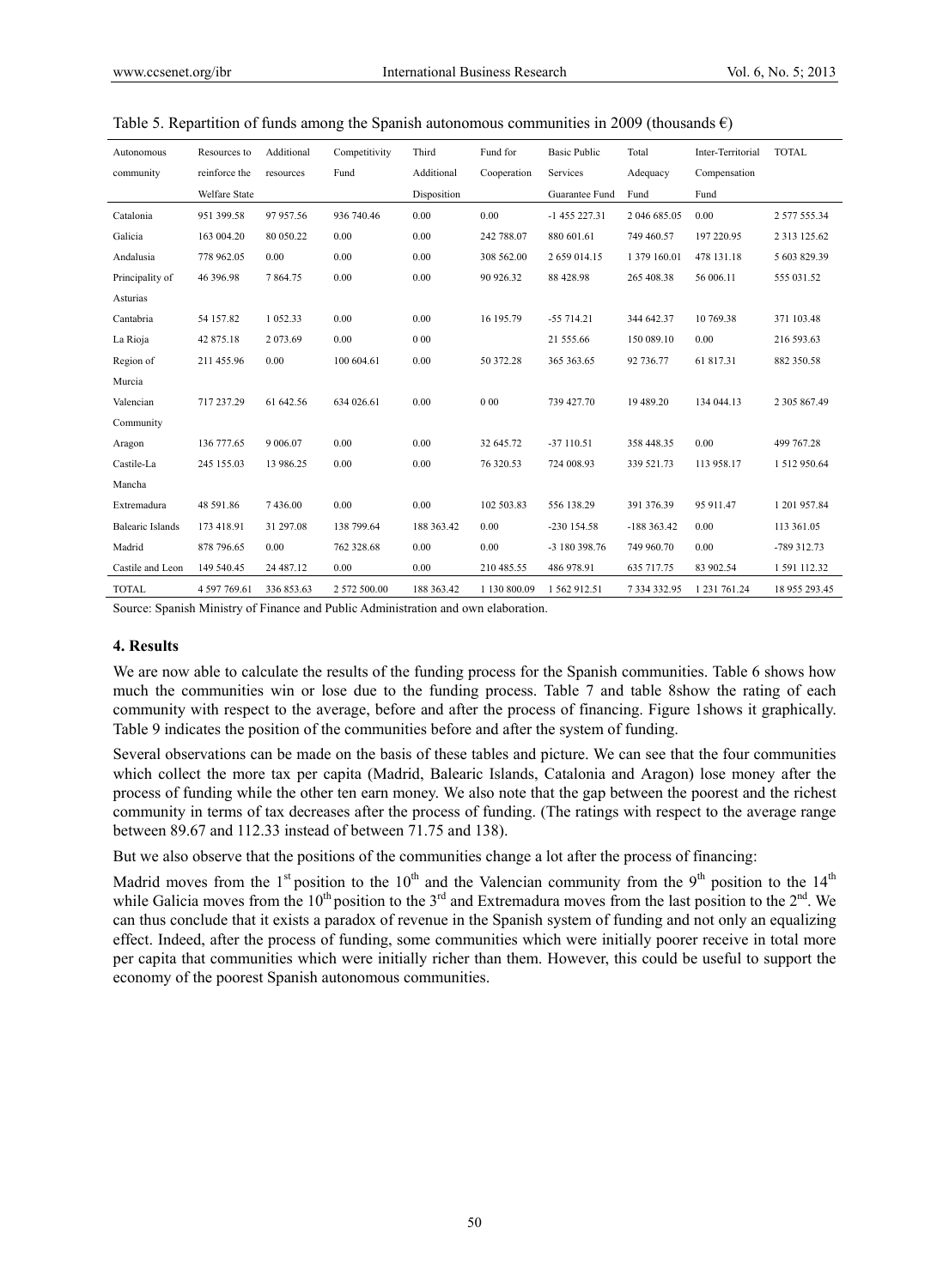|                          | that the<br>Central<br>Money     |              | Money that each community      | Money that each community       | Result of<br>the        |
|--------------------------|----------------------------------|--------------|--------------------------------|---------------------------------|-------------------------|
| Autonomous community     | Government gets from each        | Rate $(\% )$ | puts in the process of funding | receives in the process of      | funding process         |
|                          | $CC.AA.$ (thousands $\epsilon$ ) |              | (thousands $\epsilon$ )        | funding (thousands $\epsilon$ ) | (thousands $\epsilon$ ) |
| Catalonia                | 10420360.40                      | 20.91121525  | 3963782.22                     | 2577555.34                      | -1386226.88             |
| Galicia                  | 2827241.96                       | 5.67361041   | 1075449.50                     | 2313125.62                      | 1237676.12              |
| Andalusia                | 7525744.67                       | 15.10240152  | 2862704.53                     | 5603829.39                      | 2741124.86              |
| Principality of Asturias | 1305544.97                       | 2.61992204   | 496613.91                      | 555031.52                       | 58417.61                |
| Cantabria                | 722687.28                        | 1.45026359   | 274901.72                      | 371103.48                       | 96201.76                |
| La Rioja                 | 377323.89                        | 0.75720040   | 143529.56                      | 216593.63                       | 73064.07                |
| Region of Murcia         | 1380293.87                       | 2.76992552   | 525047.51                      | 882350.58                       | 357303.07               |
| Valencian Community      | 5305730.79                       | 10.64735521  | 2018237.43                     | 2305867.49                      | 287630.06               |
| Aragon                   | 1741666.79                       | 3.49511608   | 662509.51                      | 499767.28                       | $-162742.23$            |
| Castile-La Mancha        | 1979863.43                       | 3.97312077   | 753116.70                      | 1512950.64                      | 759833.94               |
| Extremadura              | 933356.14                        | 1.87302650   | 355037.67                      | 1201957.84                      | 846920.17               |
| <b>Balearic Islands</b>  | 1586862.21                       | 3.18445965   | 603623.67                      | 113361.05                       | $-490262.62$            |
| Madrid                   | 10811812.30                      | 21.69676725  | 4112685.90                     | -789312.73                      | -4901998.63             |
| Castile and Leon         | 2912954.73                       | 5.84561580   | 1108053.63                     | 1591112.32                      | 483058.69               |
| <b>TOTAL</b>             | 49831443.43                      | 100          | 18955293.45                    | 18955293.45                     | 0.00                    |

# Table 6. Calculation of the result of the funding process for each autonomous community in 2009

Source: Spanish Ministry of Finance and Public Administration and own elaboration.

| Table 7. Calculation of the ratings of the autonomous communities with respect to the average, before the |  |  |  |  |  |  |
|-----------------------------------------------------------------------------------------------------------|--|--|--|--|--|--|
| process of financing of communities (considering the tax revenue) in 2009                                 |  |  |  |  |  |  |

| Autonomous community     | Money collected (thousands $\epsilon$ ) | Population in each community in 2009 | Money collected per capita $(\epsilon)$ | Rating with respect to the |
|--------------------------|-----------------------------------------|--------------------------------------|-----------------------------------------|----------------------------|
|                          |                                         |                                      |                                         | average                    |
| Catalonia                | 23750750.07                             | 7475420                              | 3177.18                                 | 117.40                     |
| Galicia                  | 6542003.74                              | 2796089                              | 2339.70                                 | 86.45                      |
| Andalusia                | 17123462.48                             | 8302923                              | 2062.34                                 | 76.21                      |
| Principality of Asturias | 2990085.73                              | 1085289                              | 2755.11                                 | 101.80                     |
| Cantabria                | 1652548.60                              | 589235                               | 2804.57                                 | 103.63                     |
| La Rioja                 | 853829.73                               | 321702                               | 2654.10                                 | 98.07                      |
| Region of Murcia         | 3152470.08                              | 1446520                              | 2179.35                                 | 80.53                      |
| Valencian Community      | 11979624.19                             | 5094675                              | 2351.40                                 | 86.89                      |
| Aragon                   | 3969157.47                              | 1345473                              | 2950.01                                 | 109.01                     |
| Castile-La Mancha        | 4568158.02                              | 2081313                              | 2194.84                                 | 81.10                      |
| Extremadura              | 2140747.06                              | 1102410                              | 1941.88                                 | 71.75                      |
| <b>Balearic Islands</b>  | 3547768.01                              | 1095426                              | 3238.71                                 | 119.67                     |
| Madrid                   | 23853758.86                             | 6386932                              | 3734.78                                 | 138.00                     |
| Castile and Leon         | 6691622.57                              | 2563521                              | 2610.32                                 | 96.45                      |
| <b>TOTAL</b>             | 112815986.61                            | 41686928                             | 2706.27                                 | 100.00                     |

Source: Spanish Ministry of Finance and Public Administration and own elaboration.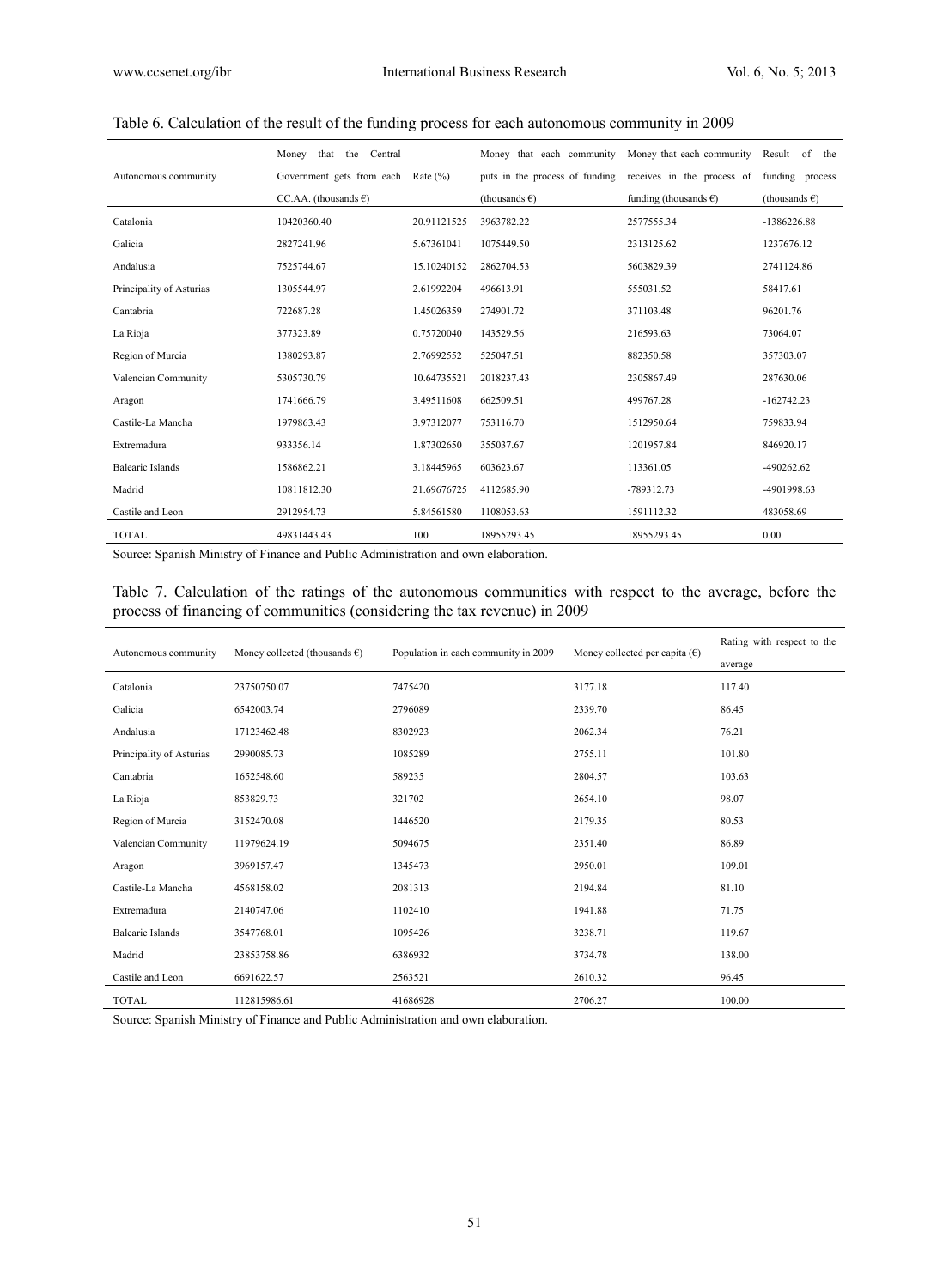Table 8. Calculation of the ratings of the autonomous communities with respect to the average, after the process of financing of communities (considering the money that the communities have after the process of funding) in 2009

|                          | Money collected from the Money collected from the Total |                          | money                   | Population in each | Money         | Rating with |
|--------------------------|---------------------------------------------------------|--------------------------|-------------------------|--------------------|---------------|-------------|
| Autonomous community     | Central<br>Government                                   | of<br>funding<br>process | collected               | community<br>in    | collected per | respect to  |
|                          | (thousands $\epsilon$ )                                 | (thousands $\epsilon$ )  | (thousands $\epsilon$ ) | 2009               | capita $(E)$  | the average |
| Catalonia                | 13330389.67                                             | 2577555.34               | 15907945.01             | 7475420            | 2128.03       | 108.26      |
| Galicia                  | 3714761.78                                              | 2313125.62               | 6027887.40              | 2796089            | 2155.83       | 109.68      |
| Andalusia                | 9597717.82                                              | 5603829.39               | 15201547.21             | 8302923            | 1830.87       | 93.15       |
| Principality of Asturias | 1684540.77                                              | 555031.52                | 2239572.29              | 1085289            | 2063.57       | 104.98      |
| Cantabria                | 929861.33                                               | 371103.48                | 1300964.81              | 589235             | 2207.89       | 112.33      |
| La Rioja                 | 476505.83                                               | 216593.63                | 693099.46               | 321702             | 2154.48       | 109.61      |
| Region of Murcia         | 1772176.21                                              | 882350.58                | 2654526.79              | 1446520            | 1835.11       | 93.36       |
| Valencian Community      | 6673893.40                                              | 2305867.49               | 8979760.89              | 5094675            | 1762.58       | 89.67       |
| Aragon                   | 2227490.68                                              | 499767.28                | 2727257.96              | 1345473            | 2026.99       | 103.12      |
| Castile-La Mancha        | 2588294.59                                              | 1512950.64               | 4101245.23              | 2081313            | 1970.51       | 100.25      |
| Extremadura              | 1207390.91                                              | 1201957.84               | 2409348.75              | 1102410            | 2185.53       | 111.19      |
| <b>Balearic Islands</b>  | 1960905.79                                              | 113361.05                | 2074266.84              | 1095426            | 1893.57       | 96.34       |
| Madrid                   | 13041946.56                                             | -789312.73               | 12252633.83             | 6386932            | 1918.39       | 97.60       |
| Castile and Leon         | 3778667.85                                              | 1591112.32               | 5369780.17              | 2563521            | 2094.69       | 106.57      |
| <b>TOTAL</b>             | 62984543.19                                             | 18955293.45              | 81939836.64             | 41686928*          | 1965.60       | 100.00      |

Source: Spanish Ministry of Finance and Public Administration and own elaboration.



Figure 1. Comparison between the money per capita with respect to the average that each autonomous community gets before and after the process of financing in 2009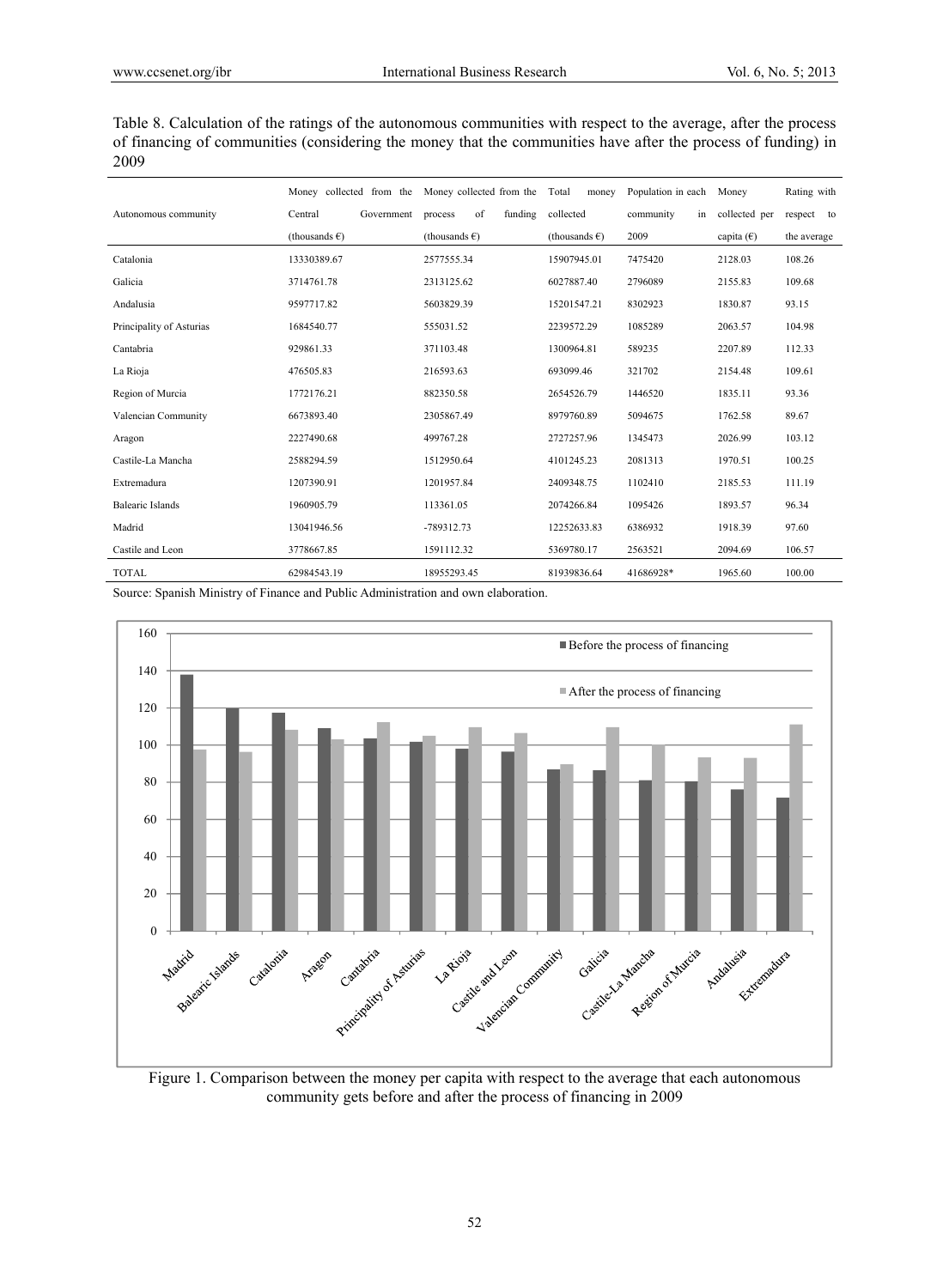|                 | Before the system of funding |                 | After the system of funding |
|-----------------|------------------------------|-----------------|-----------------------------|
| <b>Position</b> | <b>Autonomous community</b>  | <b>Position</b> | <b>Autonomous community</b> |
|                 | Madrid                       |                 | Cantabria                   |
|                 | Balearic Islands             | 2               | Extremadura                 |
|                 | Catalonia                    | 3               | Galicia                     |
|                 | Aragon                       | 4               | La Rioja                    |
|                 | Cantabria                    | 5               | Catalonia                   |
| 6               | Principality of Asturias     | 6               | Castile and Leon            |
|                 | La Rioja                     | 7               | Principality of Asturias    |
| 8               | Castile and Leon             | 8               | Aragon                      |
| 9               | Valencian Community          | 9               | Castile-La Mancha           |
| 10              | Galicia                      | 10              | Madrid                      |
| 11              | Castile-La Mancha            | 11              | Balearic Islands            |
| 12              | Region of Murcia             | 12              | Region of Murcia            |
| 13              | Andalusia                    | 13              | Andalusia                   |
| 14              | Extremadura                  | 14              | Valencian Community         |

Table 9. Positions of the autonomous communities before and after the financing system in 2009

### **5. Conclusion**

A reform of the financing of Spanish autonomous communities occurred in 2009. It has significantly changed the economic landscape of these ones. The purpose of this reform was, on the one hand, to increase the part of resources directly collected by the communities and, on the other hand, to decrease community disparities related to resources per capita (Petithomme, 2009).

The aim of this paper was to explain the funding mechanism of the Spanish communities, introduced by the reform of 2009 and to analyze to what extent it generates solidarity between communities and influences the wealth of these ones.

After introducing the different taxes and the corresponding mechanism of tax retrocession, we analyzed the funds from which the communities benefit in order to satisfy their needs.

This analysis enabled us to know if the funding mechanism met the initial objectives, namely the increase of the solidarity and the reduction of the wealth gap between the different communities.

So, by comparing the situation of each community before and after the reform of 2009, we first found that there is a smoothing of community revenues. Indeed, some communities loose while others win. Nevertheless, the result of the new funding mechanism goes further than just a reduction of the wealth gap; it reverses the situation of some communities. Indeed, Madrid, for instance, which was the richest community, moves to the  $10<sup>th</sup>$  position while Galacia moves from the 10th position to the 3rd position.

We can so conclude that there is a paradox of revenue. But this turnaround may be legitimate because it is doubtless essential to relaunch the economy in the poorest communities. This situation is not an isolated case. Indeed, in Belgium, for instance, we can observe a paradox of revenue between the three regions. The Walloon Region, which was the poorest region, became richer after the process of financing than the Flemish regions, which was the richest before the process of funding (Pagano, Vandernoot & Tyrant, 2011).

### **References**

- Blöchliger, H., & Vammalle, C. (2012). *Spain: Reforming the funding of Autonomous Communities*. *Reforming Fiscal Federalism and Local Government: Beyond the Zero-Sum Game*. Paris: OECD Publishing. http://dx.doi.org/10.1787/9789264119970-en
- Bosch, N., & Duran, J. (2008). *Fiscal Federalism and Political Decentralization: Lessons from Spain, Germany and Canada*. Cheltenham, UK.
- Lago-Penas, S., & Madiès, T. (2005). Le nouveau fédéralisme financier en Espagne. Une analyse critique. *Revue de l'OFCE*, *3*(94), 373-396. http://dx.doi.org/10.3917/reof.094.0373
- Pagano, G., Vandernoot, J., & Tyrant, T. (2011). Vingt ans de solidarité entre les entités fédérées (1989-2009). *Courrier hebdomadaire du CRISP*, *2122*, 1-39. http://dx.doi.org/10.3917/cris.2122.0005
- Petithomme, M. (2009). L'Etat espagnol et le financement autonomique-Le dilemme de la conciliation entre autonomie régionale et solidarité national dans le contexte de fédéralisation asymétrique (1980-2009).